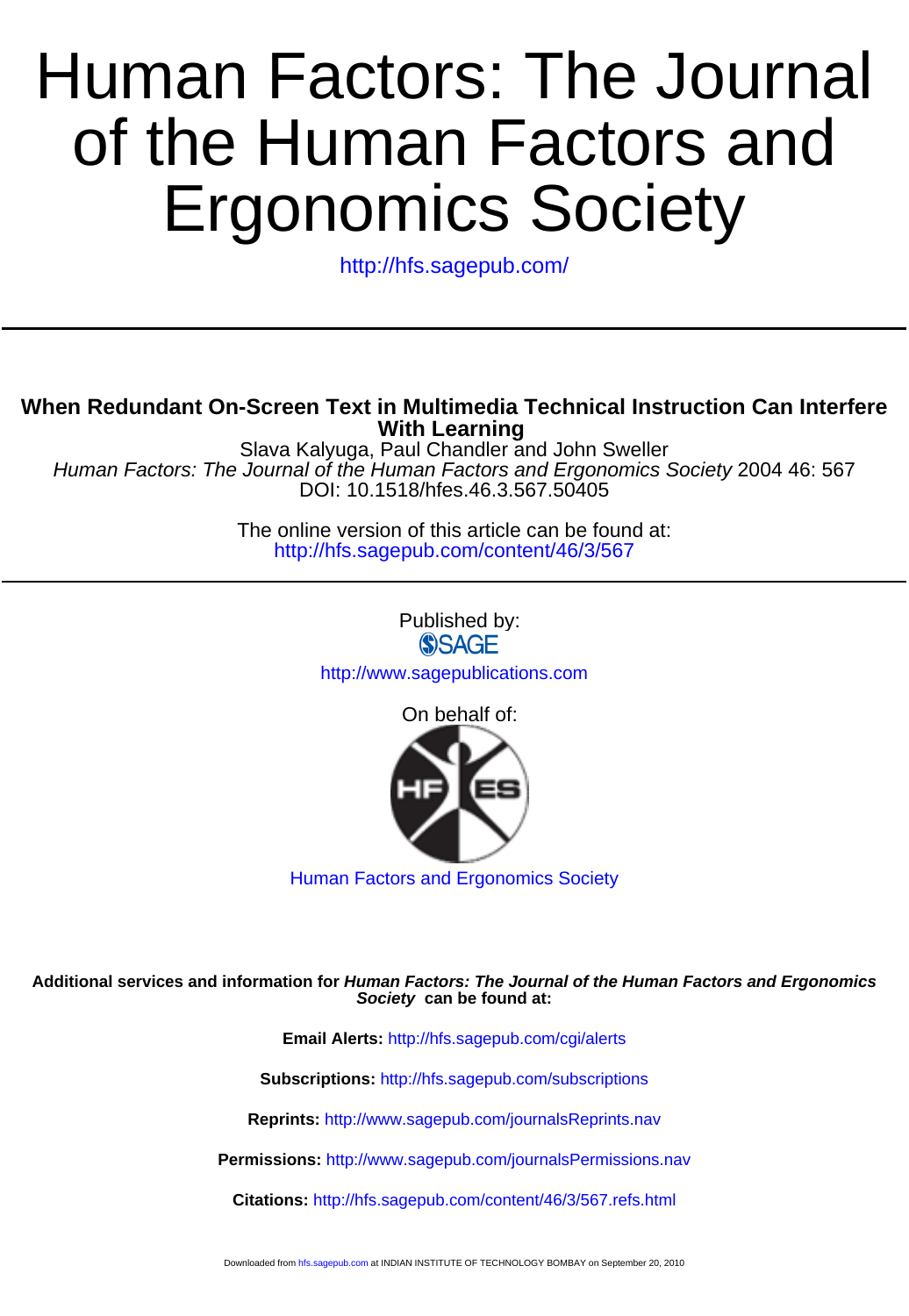# When Redundant On-Screen Text in Multimedia Technical Instruction Can Interfere With Learning

Slava Kalyuga, Paul Chandler, and John Sweller, University of New South Wales, Sydney, Australia

It is frequently assumed that presenting the same material in written and spoken form benefits learning and understanding. The present work provides a theoretical justification based on cognitive load theory, and empirical evidence based on controlled experiments, that this assumption can be incorrect. From a theoretical perspective, it is suggested that if learners are required to coordinate and simultaneously process redundant material such as written and spoken text, an excessive working memory load is generated. Three experiments involving a group of 25 technical apprentices compared the effects of simultaneously presenting the same written and auditory textual information as opposed to either temporally separating the two modes or eliminating one of the modes. The first two experiments demonstrated that nonconcurrent presentation of auditory and visual explanations of a diagram proved superior, in terms of ratings of mental load and test scores, to a concurrent presentation of the same explanations when instruction time was constrained. The 3rd experiment demonstrated that a concurrent presentation of identical auditory and visual technical text (without the presence of diagrams) was significantly less efficient in comparison with an auditory-only text. Actual or potential applications of this research include the design and evaluation of multimedia instructional systems and audiovisual displays.

# **INTRODUCTION**

Delivering text simultaneously in written and spoken form is common in multimedia presentations. Conference presenters or educators reading their overheads aloud, text on a TV screen with a voice reading the same text, and instructional multimedia including spoken narration with the same written text presented simultaneously on the computer screen are all familiar. Nevertheless, the assumption that simultaneous presentation of written and auditory text is beneficial may be erroneous. In a number of recent studies evaluating the benefits of multimedia instruction (e.g., Beccue, Vila, & Whitley, 2001; Hegarty, Quilici, Narayanan, Holmquist, & Moreno, 1999; Najjar, 1996; Tergan, 1997), redundant information presentations in different modalities (i.e., presenting the same information in written and spoken form) did not bring about

the expected positive effects on learning. Establishing relations between different sources of information may be difficult for learners dealing with multiple representations (Van Someren, Reimann, Boshuizen, & de Jong, 1998). We know, from previous work, that some forms of redundancy can interfere with learning (see Mayer, 2001; Sweller, 1999; and Sweller, Van Merrienboer, & Paas, 1998, for reviews). The reasons are embedded deeply in the human cognitive architecture (Sweller, 2003).

Novel information must be handled by working memory and, as is well known, only a few units of information can be processed in working memory at any time (e.g., Baddeley, 1998). Overburdening of working memory may result in decreased effectiveness of information processing. Both a cognitive load theory (Paas, Renkl, & Sweller, 2003; Sweller, 1999; Sweller et al., 1998) and a cognitive theory of multimedia

Address correspondence to Slava Kalyuga, Educational Testing Centre, University of New South Wales, 12-22 Rothschild Ave., Rosebery, NSW 2018 Australia; s.kalyuga@etc.unsw.edu.au. **HUMAN FACTORS,** Vol. 46, No. 3, Fall 2004, pp. 567–581. Copyright © 2004, Human Factors and Ergonomics Society. All rights reserved.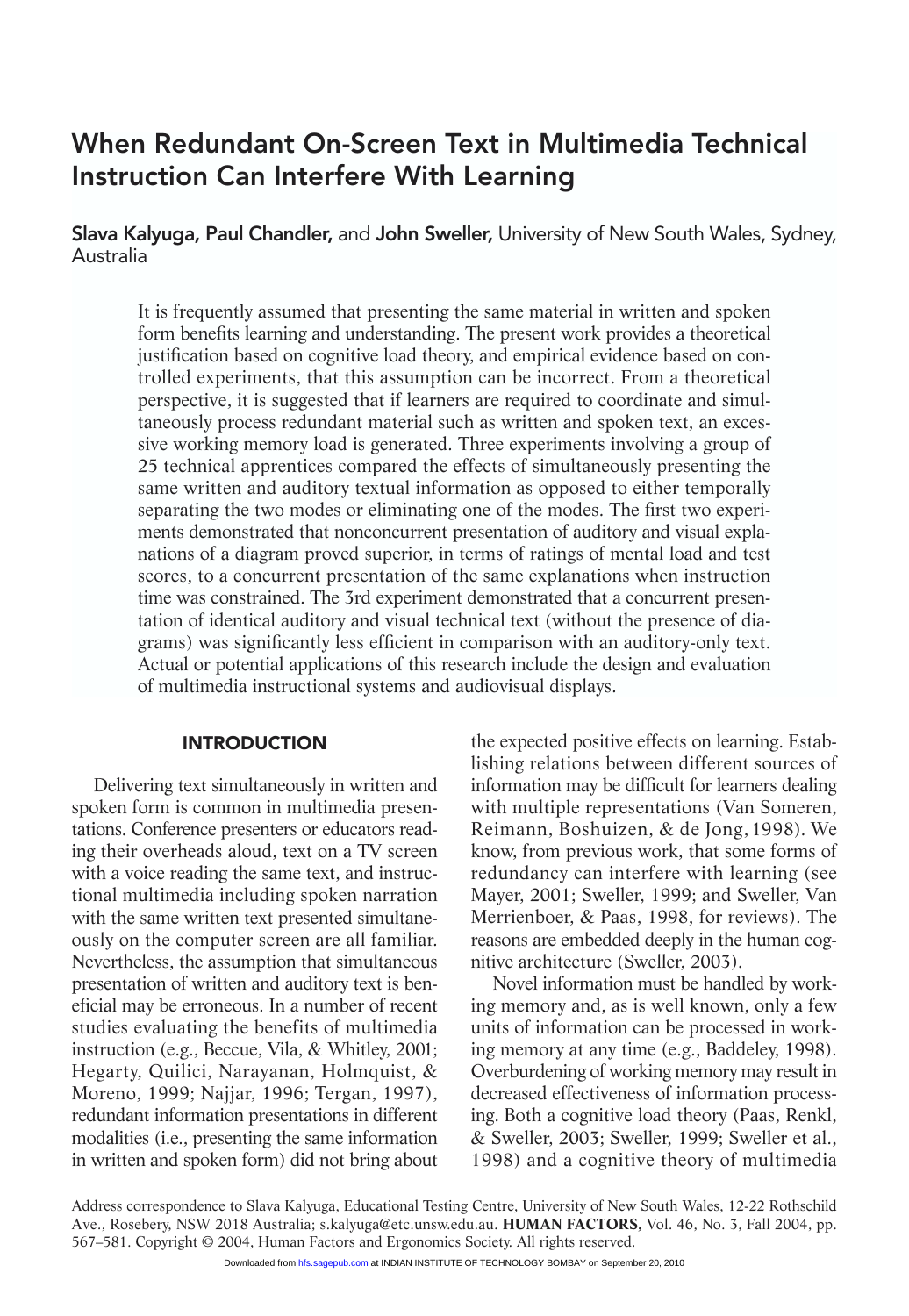learning (Mayer, 2001; Mayer & Moreno, 2003) have been developed to explore the instructional consequences of this fundamental feature of human memory. Working memory may be overburdened if instruction involves excessive elements of novel information processed simultaneously. However, there may be no limitation in the number of familiar, well-learned elements that can be processed in working memory (Ericsson & Kintsch, 1995; Sweller, 2003). As a consequence of this distinction between familiar and unfamiliar material, novices who deal with novel information and experts who deal with familiar information process that information in different ways.

Knowledge is held in long-term memory in the form of hierarchically organized schemas, allowing experts to treat many elements of information as a single element, thus reducing demands on working memory. Because people have a limited information processing capacity, appropriate allocation of cognitive resources is important to efficient learning, especially for relative novices in a domain. In situations where a significant share of mental resources is assigned to activities not directly related to schema acquisition, learning may be inhibited.

Dual-processing models of memory consider capacities to be distributed over separate auditory and visual channels (Baddeley, 1998; Penney, 1989; Schneider & Detweiler, 1987). For example, in Baddeley's (1998) model, the phonological loop processes auditory information (verbal or written material in an auditory form), whereas the visual-spatial sketch pad deals with visual information such as diagrams and pictures. Paivio's (1990) dual coding theory also suggests that information can be encoded, stored, and retrieved from two fundamentally distinct systems, one suited to verbal information, the other to images. Penney (1989) proposed a model of working memory (the "separate stream hypothesis") in which the processing of auditory and visually presented verbal items is carried out independently by auditory and visual processors in working memory.

Dual-mode presentations may effectively expand working memory capacity if one part of the instruction (e.g., textual explanations) is presented in auditory form and the other (e.g., a diagram) in visual form, increasing the amount of information that can be processed without cognitive overload. Mayer and Moreno (1998) and Moreno and Mayer (1999; see Mayer, 2001, for a recent review), Mousavi, Low, and Sweller (1995), and Tindall-Ford, Chandler, and Sweller (1997) demonstrated the superiority of audiovisual instructions. Learners integrated words and pictures more easily when the words were presented auditorily rather than visually because using auditory and visual processors in working memory effectively eliminated cognitive overload of the visual channel. Mayer and Anderson (1992) and Mayer and Sims (1994) found that concurrent presentations of pictorial and verbal information were superior to sequential presentations (the split-attention or contiguity effect). They demonstrated that dual-modality instructions (animations accompanied by audio text) were a better instructional format only when the audio and visual components were presented simultaneously rather than sequentially. However, all the instructional components in those studies were nonredundant. An essential audio text accompanied essential visual graphic information. A possible reversal of the split-attention or contiguity effect, with audiovisual presentation interfering with learning under conditions of verbal redundancy, needs to be investigated.

Generally, redundancy effects may occur when learners are required to integrate several sources of information, including their own schematic knowledge, that have an identical information content but a different surface structure. If a learner can successfully handle a situation or task using one source of information, presenting her or him with other sources that simply redescribe the same subject may cause a cognitive overload. Attending to redundant information consumes cognitive resources that become unavailable for learners to process essential information. Eliminating redundant information frees these resources for learning (Chandler & Sweller, 1991; Sweller & Chandler, 1994). Some material may also become redundant because of an increased level of expertise in a domain (Kalyuga, Chandler, & Sweller, 1998).

Kalyuga, Chandler, and Sweller (1999, 2000) observed conditions where the addition of concurrent audio explanations to visual instructions had negative rather than positive or neutral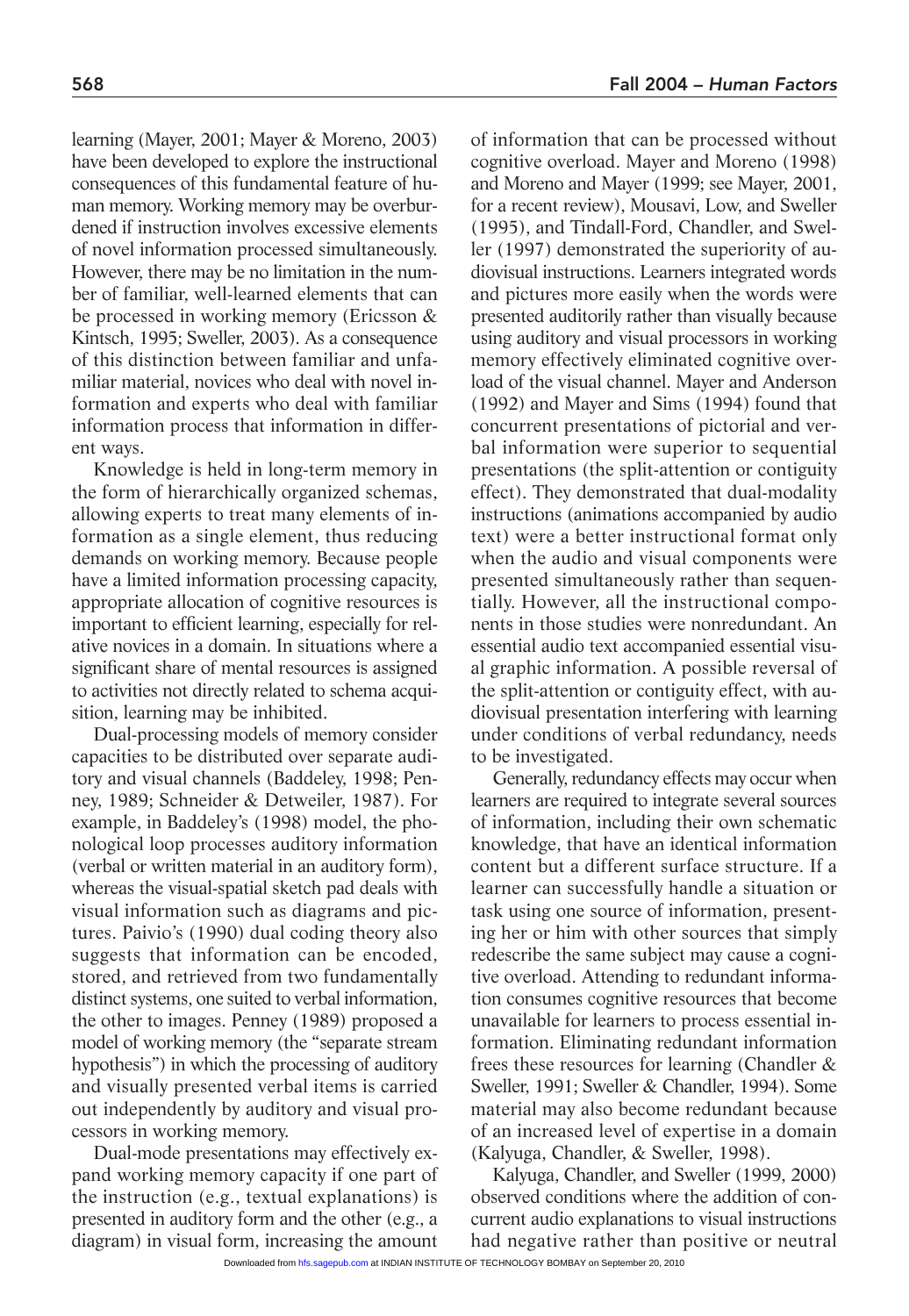effects. The measures of cognitive load used in those studies suggested that those conditions occurred when processing an auditory supplement was likely to impose an excessive load on working memory. We assumed that the need to attend to, coordinate, and process both modes of text simultaneously, and to relate them to other graphic information, consumed additional cognitive resources and thereby overloaded working memory capacity and hindered learning. Similar results were obtained by Moreno and Mayer (2002) and by Mayer, Heiser, and Lonn (2001), who came to the conclusion that concurrent on-screen text, animations, and narrations overloaded the visual channel because of competition between the animation and visual text for cognitive resources.

The aforementioned results challenge the commonsense view that presentations of the same written and auditory text may be beneficial under some circumstances simply because the material is presented twice. Any such advantage may disappear during simultaneous presentation because of working memory overload but may be hypothesized to reappear if simultaneous presentations are not used. In many cases, a redundant source of information may be separated in time and not need to be processed together with a primary source (e.g., revision of previously learned material). Processing redundant material in this situation should not increase working memory load and may well be useful for learning. However, if the same two sources of information are organized to be processed simultaneously (e.g., listening to and reading the same text), concurrent processing of modules of identical information might exceed working memory capacity and thus decrease the effectiveness of learning. This type of instructional redundancy was of prime interest in the experiments reported here.

It was hypothesized that if audio and visual contents are presented serially rather than simultaneously, the two versions of the text will not require concurrent processing and coordination in working memory. In fact, the two versions of text presented serially may complement and consolidate learning of instructional material. Cognitive resources in this case might not be diverted to establishing relations between corresponding visual and auditory elements. The experiments presented in this paper were designed to investigate whether nonconcurrent presentation of audio and visual modes of the same textual information would improve learning in comparison with concurrent audiovisual presentation of textual explanations.

The experiments were conducted in realistic environments within the training facilities of two large Australian manufacturing companies. The experimental materials for each experiment were parts of different training modules for the same group of apprentices at several separate stages throughout their 1st year of training. Because of this variation in content, each study was considered to provide a new content that was not familiar to the trainees from their previous learning experience, allowing the same participants to be used in the experiments. Experiment 1 compared concurrent (auditory and visual) and sequential (auditory followed by visual) presentations of textual explanations of a diagram and had no limitation on available instruction time. Experiment 2 compared similar instructional formats (using different materials) under constrained instruction time conditions. To eliminate a possible influence of perceptual difficulties when processing visual written explanations of a visual diagram, in the third experiment we compared simultaneous presentation of audio and visual text with an audio-alone condition without a diagram and predicted again that the elimination of the redundant visual mode would facilitate learning.

# EXPERIMENT 1

The training materials for Experiment 1 were in the area of light fabrication and, in particular, the reading of cutting speed charts. Specifically, trainees were required to learn how to use a Cutting Speed Nomogram, which is used to determine the appropriate number of revolutions per minute (R.P.M.) to run a drill of a given diameter (in millimeters) at a given cutting speed (in meters/min). The recommended cutting speed ranges for different materials were available to students in a separate table. A section of a computer screen presentation for instruction on the cutting speed nomogram is presented in Figure 1.

Assume that the diagram of Figure 1 with text explaining how to use the nomogram to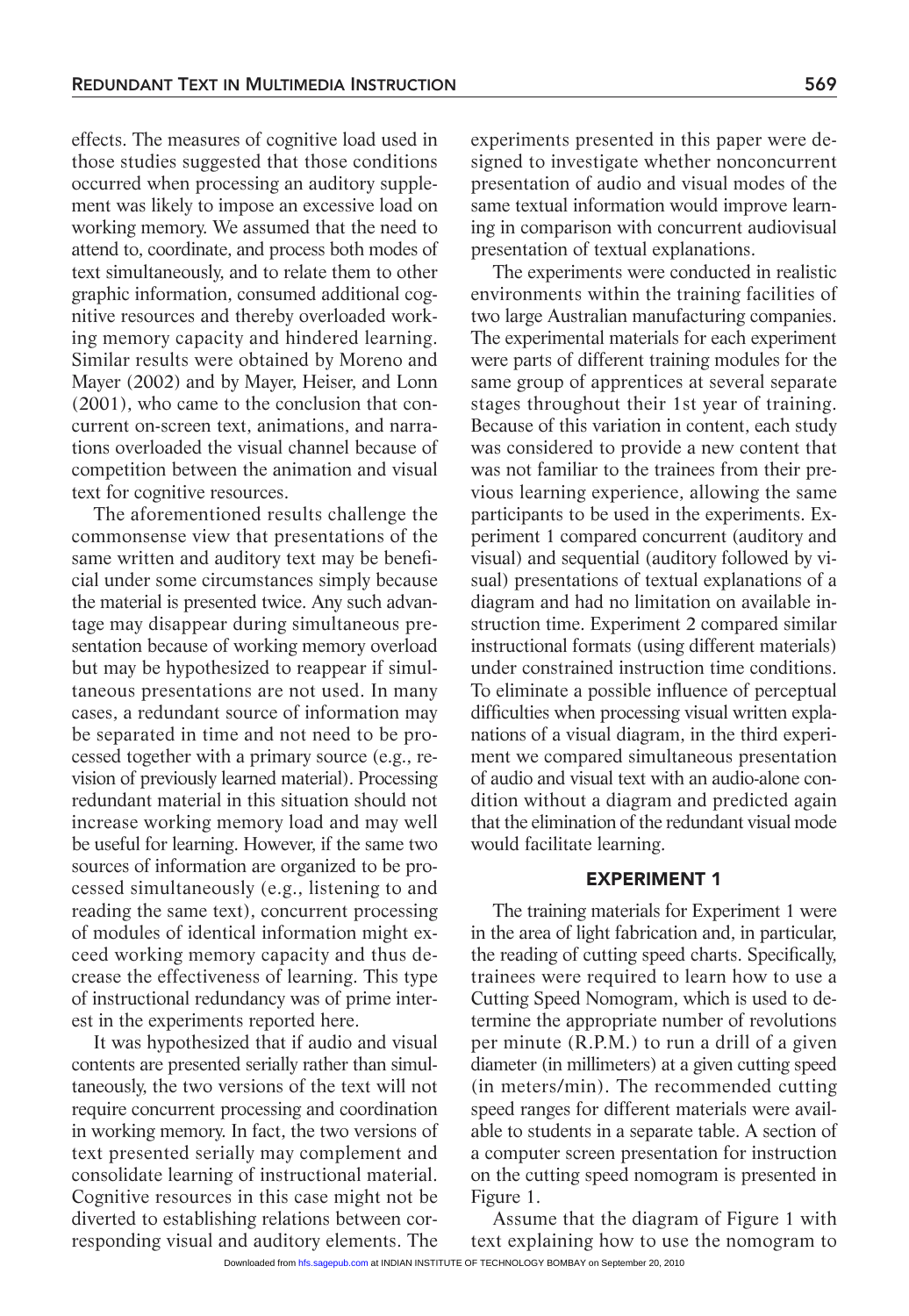

*Figure 1.* A section of computer screen presentation for instruction on the cutting speed nomogram. Adapted from Kalyuga, Chandler, and Sweller (2000). Copyright © 2000 by the American Psychological Association.

determine R.P.M. for a specified diameter and particular material is presented to relatively inexperienced learners who understand the basic concepts used in the instruction (cutting speed, R.P.M., etc.) but have never used the nomograms before. If the visual text is used simultaneously with an auditory narration of the same text, working memory capacity might become overloaded because of redundancy. When reading and listening to the same verbal material simultaneously, learners must establish connections between corresponding elements of visual and auditory components of the text. The process of coordination of the two sensory modes may unnecessarily consume additional cognitive resources, as compared with those used in a format with a diagram plus auditory text alone. Additional resources required for coordination will be unavailable for learning.

One way to reduce the possible negative instructional consequences of such redundant information might be to present the visual text only after the auditory explanation has been fully articulated, not simultaneously with an auditory

narration of the text. In this situation, visual and auditory explanations need not be mentally integrated in working memory and thus do not compete for working memory resources. Working memory capacity is not wasted on establishing connections between corresponding elements of visual and auditory components and a precise coordination of the two sensory modes. Working memory resources, otherwise used for such coordination of visual and auditory text, will be available for learning.

Thus, from the point of view of cognitive load theory, a nonconcurrent duplication of text-based information using different modes of presentation might not increase the risk of overloading working memory capacity and should not have the potential negative learning consequences of concurrent auditory and visual text. In this experiment we compared two instructional formats: a diagram with audio text and concurrent visual text, and a diagram with audio text and delayed (nonconcurrent) visual text. In accord with cognitive load theory and the previous discussion, it was expected that trainees would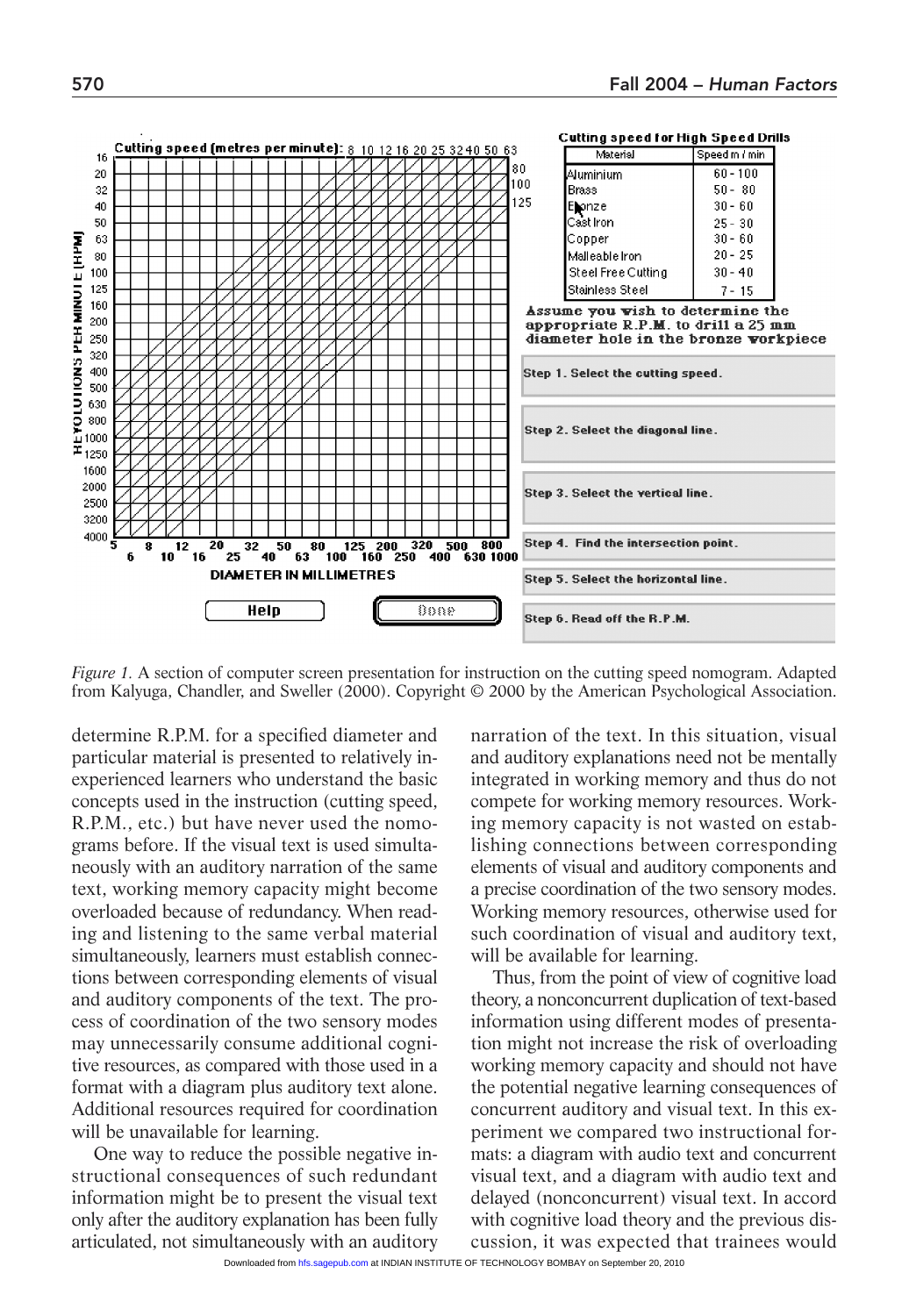benefit more from the nonconcurrent presentation format than from the concurrent one.

# Method

*Participants.* Twenty-five trade apprentices 16 to 19 years of age participated in this experiment. All participants had completed at least Year 10 of high school and had completed about 2 months of their 1st-year trade course. During their regular training courses, all participants were introduced to the technical terminology, cutting principles, and equipment necessary to understand the instructional materials. None of the participants had previous exposure to cutting speed nomograms used for calculating R.P.M. (tables had been used for this purpose during practical work).

*Materials and procedure.* Participants were randomly allocated to two groups corresponding to the two instructional formats. Thirteen learners were allocated to the concurrent text group, and 12 learners were allocated to nonconcurrent text group. All instructions and training for the study were delivered via an Apple Power Macintosh computer, for which the first author had designed all the computerbased training packages using Authorware Professional. All participants were tested individually.

The concurrent text format (see Figure 1) contained a cutting speed nomogram and the headings of the sequential steps involved in using this nomogram (e.g., "Step 1. Select the cutting speed. Step 2. Select the diagonal line."). A textual problem statement ("Assume you wish to determine the appropriate R.P.M. to drill a 25 mm hole in the bronze workpiece") was presented visually next to the nomogram. When a trainee clicked on a particular step, auditory narration of an explanation of this step was delivered through headphones and visual text was displayed next to the step number. The auditory-based text was identical to the visual text information, and the two were delivered simultaneously. Visual highlights of the appropriate elements of the nomogram (the material name, lines, intersection points, etc.) and some animations of the diagrammatic information were presented simultaneously with corresponding explanations. For example, if the learner clicked on "Step 4. Find the intersection point,"

the sentence "Follow the diagonal line until it intersects with the vertical line" was displayed and articulated and an arrow would move along a highlighted diagonal line from the top toward the highlighted intersection point. Learners were required to attend to all the procedural steps at least once. (In fact, computer records indicated that all learners in both groups attended to each step only once.)

The nonconcurrent text format was visually identical to the concurrent text format except that spoken explanations for each step were presented first, followed immediately by the identical written explanations. Written explanations for each step were presented after the corresponding spoken explanations for this step were fully articulated. Thus the written text followed the spoken text in a step-by-step manner. In both conditions, on-screen text for each step remained on the screen as long as a learner wished (until he or she clicked for the next step to be explained), thus equalizing conditions in terms of the exposure to the textual explanations. To allow learners to choose their own instruction pace, time was not controlled in this experiment.

*Experimental training.* Trainees studied the cutting speed nomogram instructional material (see Figure 1) in their respective experimental groups. All computer-based presentations were self-paced, and there was no time limit for this instruction phase. The time each learner spent on studying instructions was recorded electronically on the computer.

*Subjective ratings.* After the participants studied the instructions, subjective ratings of task difficulty (see Paas & Van Merrienboer, 1993, 1994) were collected from all participants electronically on the computer. A 7-point scale was used for the question "How easy or difficult was this nomogram to understand? Click your answer." The participants selected one of the seven options (*extremely easy, very easy, easy, neither easy nor difficult, difficult, very difficult,* and *extremely difficult*). Thus a mental load rating ranging from 1 (*extremely easy*) to 7 (*extremely difficult*) was collected for each participant. Such rating scales are increasingly being used as an effective and valid measure of the subjective mental load related to a particular learning task (see Kalyuga et al., 1998, 1999, 2000; Mayer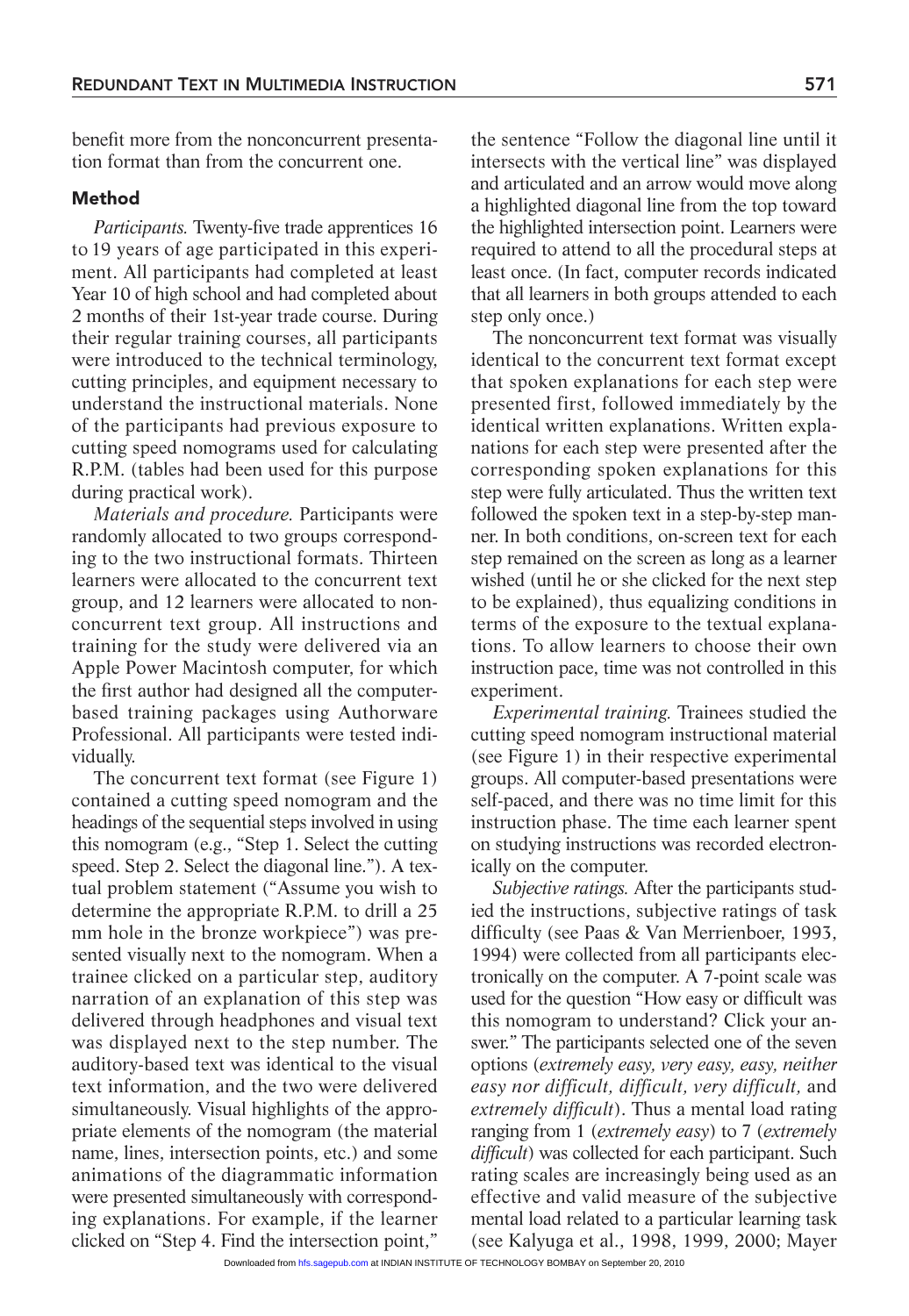& Chandler, 2001; Paas, 1992; Paas & Van Merrienboer, 1993, 1994; Tindall-Ford et al., 1997). Although this self-report technique cannot be regarded as a unique measure of working memory load, it is the most suitable one in conditions of scheduled sessions in industrial training centers because of its minimal interference with training procedures. (For discussions of techniques for measuring cognitive load, see Brunken, Plass, & Leutner, 2003; Paas, Tuovinen, Tabbers, & Van Gerven, 2003.)

*Performance test.* Ten multiple-choice questions (with four alternatives for each question) followed subjective ratings of task difficulty. Participants had to find an unknown variable from given variables using the cutting speed nomogram. Answering the questions required applying various combinations and sequences of procedural steps, most of which were different from those presented during the experimental training and so were transfer questions. For example, the question "Assume a drilling machine with the range of R.P.M. between 16 and 800, and a drill of 8 mm diameter. Which materials from the above table can be drilled using this machine?" with the choices of "free cutting steel," "stainless steel," "copper," and "cast iron" involved (a) selecting a horizontal line (800 R.P.M.) as the lower border of the R.P.M. range (the upper border in this case was the upper

edge of the nomogram); (b) selecting a vertical line (8 mm); (c) locating the intersection points of the vertical line with diagonal lines within the given range of R.P.M.; (d) determining a range of cutting speed values corresponding to the diagonal lines running through the located intersection points (from 8 to 20 m/min); and, finally, (e) selecting from the table the materials that included values from that range in their cutting speed range (in this case, only stainless steel). Up to 1.5 min were allowed for each of the 10 questions. The responses to each question were electronically recorded and judged as either correct or incorrect, providing a score out of 10 for each participant.

# Results and Discussion

The independent variable was the instructional format (concurrent or nonconcurrent text). The dependent variables were instruction time (the time each learner spent on studying the instructions during the experimental training), subjective ratings of mental load, test performance scores on the multiple-choice items, and instructional efficiency measures. Means and standard deviations are displayed in Table 1.

Instructional efficiency measures were calculated using Paas and Van Merrienboer's (1993, 1994) procedure, which combines subjective measures of cognitive load with measures of

| Variable                            | <b>Experimental Condition</b> |                    |
|-------------------------------------|-------------------------------|--------------------|
|                                     | <b>Concurrent Text</b>        | Nonconcurrent Text |
| Instruction time (s)<br>M<br>SD     | 133.6<br>39.9                 | 156.1<br>66.9      |
| Rating scale<br>M<br><b>SD</b>      | 2.7<br>1.6                    | 1.6<br>0.8         |
| Questions scores<br>M<br>SD         | 5.8<br>1.8                    | 6.8<br>2.2         |
| Instructional efficiency<br>М<br>SD | $-0.45$<br>1.32               | 0.49<br>0.94       |

TABLE 1: Mean Instruction Times, Ratings, Scores, and Efficiencies by Experimental Condition for Experiment 1

*Note.* Maximum questions score = 10. Ratings were made on 7-point scales (1 = *extremely easy*, 7 = *extremely difficult*). Actual range for instructional efficiency was from –4.13 to 1.91 (possible range is –∞, +∞).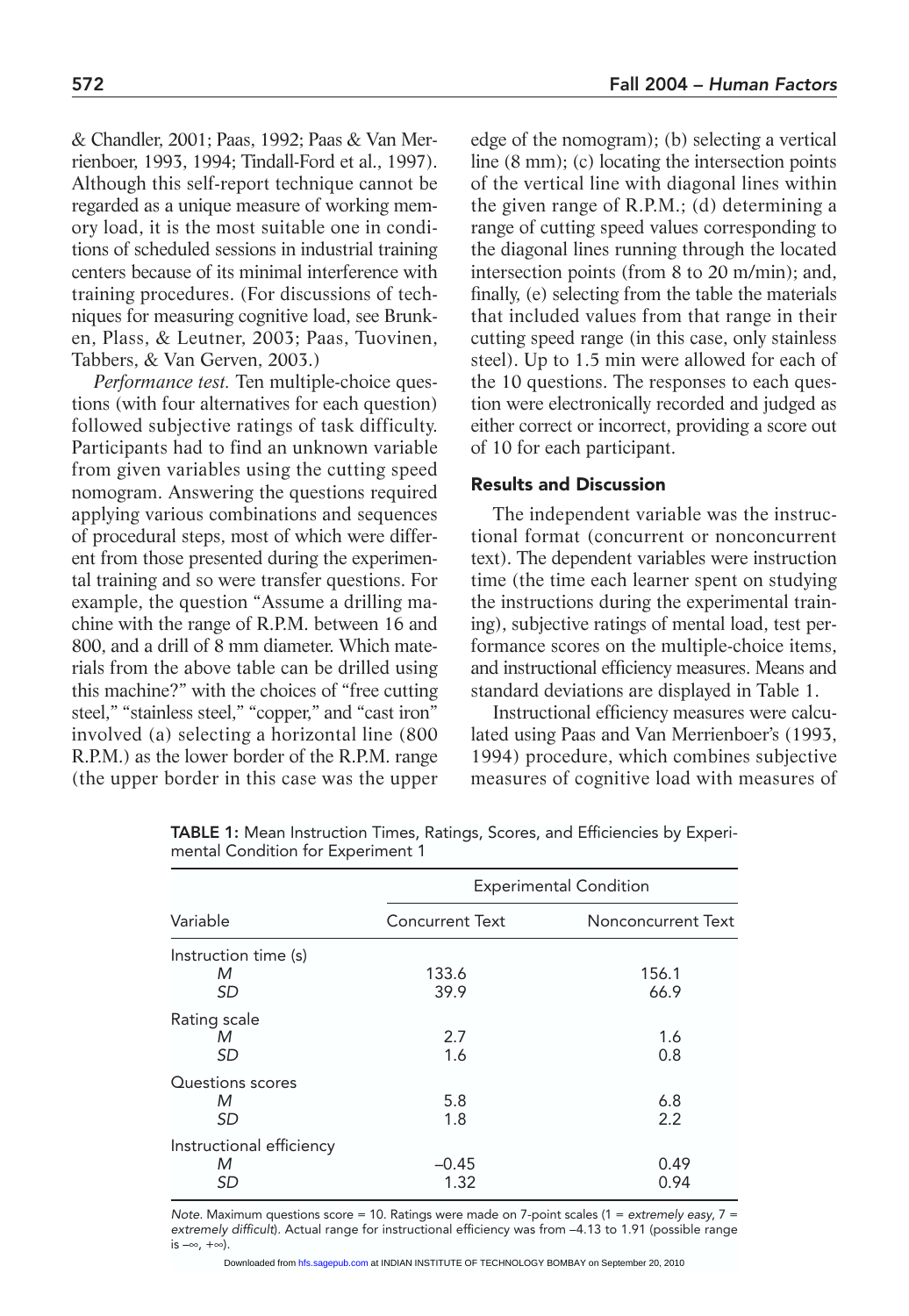test performance in order to determine the relative efficiency of instruction. It assumes that instructional presentations are efficient if they produce better performance results with less cognitive load. Efficiency values were calculated by converting cognitive load and performance measures into *z* scores (standardizing those measures across conditions) and combining *z* scores using the formula  $E = (P - R)/\sqrt{2}$ , in which  $E =$  efficiency,  $P =$  performance *z* score, and  $R =$  rating scale *z* score (with the  $\sqrt{2}$  in the denominator being used to make the graphical interpretation of the formula more straightforward; see Paas & Van Merrienboer, 1993, for details). If performance and rating *z* scores are equal  $(P = R)$ , efficiency is zero  $(E = 0)$ . If the performance *z* score is higher than the rating *z* score  $(P > R)$ , instructional efficiency is positive  $(E > 0)$ , but if the performance *z* score is lower than the rating *z* score  $(P < R)$ , instructional efficiency is negative  $(E < 0)$ .

The use of the efficiency measure allowed us to be more confident about subjective ratings as measures of cognitive load. If a learner indicated a low mental effort but performed well on the test, it is more probable that those ratings reflected cognitive load rather than irrelevant subjective feelings concerning the materials. In addition, efficiency measures, by combining performance and subjective ratings measures, provided us with a single, instructionally relevant measure of the effects of instruction.

Multivariate analysis of variance (MANOVA) with instruction time, subjective ratings of mental load, and test performance scores as multiple dependent variables (efficiency was not included in this analysis because it is a derivative variable calculated from test performance and subjective rating scores) indicated no significant effect,  $F(3, 21) = 1.98$  (Hotelling's trace value of .30). Despite the nonsignificant difference, it might be noted that there was a significant difference for subjective ratings of mental load,  $t(23) = 2.15$ ,  $p < .05$  on a one-tailed test (hypotheses were directional). When performance and ratings of mental load were combined into a single, instructional efficiency measure, results also indicated a significant difference,  $t(23) =$ 2.01, *p* < .05. The instructional format based on a nonconcurrent presentation of audio and visual text was more efficient than the concurrent presentation format. It should be noted that Cohen's *f* effect size indices were 0.86 for subjective rating data and 0.80 for instructional efficiency (both indicating large size effects).

Although some of the expected results were obtained in this experiment, they were generally weaker than expected. No statistically significant effect was found for the multiple-choice items (a main performance indicator). The effect may have been weakened because instruction time was not limited in this experiment and the trainees themselves determined the pace of the instruction. In both the concurrent and nonconcurrent conditions, the learners could study visual explanations as long as they needed after the audio narration had ended. The extended exposure to visual instructions could compensate for cognitive overload during the preceding learning episode. As a result, redundancy may have made trainees feel overloaded without affecting their performance, at least on tasks that were not completely new for them.

The trainees' control over the pace of instruction could be an important factor influencing our results. For example, Tabbers, Martens, and Van Merrienboer (2001) showed that replacing on-screen text with audio narration (the modality effect) was effective only when the pace of instruction was set by the time of the narration and students had no control over the pacing. Mayer and Chandler (2001) also demonstrated that increasing learner control over the pacing of instruction (by adding some user interaction to multimedia animation) significantly improved subsequent learner performance. A second experiment was designed to further test our hypothesis that nonconcurrent text presentation would be superior to concurrent presentation by excluding the influence of the pacing factor using constrained instruction time conditions.

# EXPERIMENT 2

The second experiment also used training materials in the area of fabrication, but in this study the specific instructional materials were in the domain of soldering and interpreting soldering diagrams. Specifically, for this experiment we used a fusion soldering diagram demonstrating some characteristics of solder. Figure 2 depicts a section of a computer screen for instruction on the fusion diagram used to represent states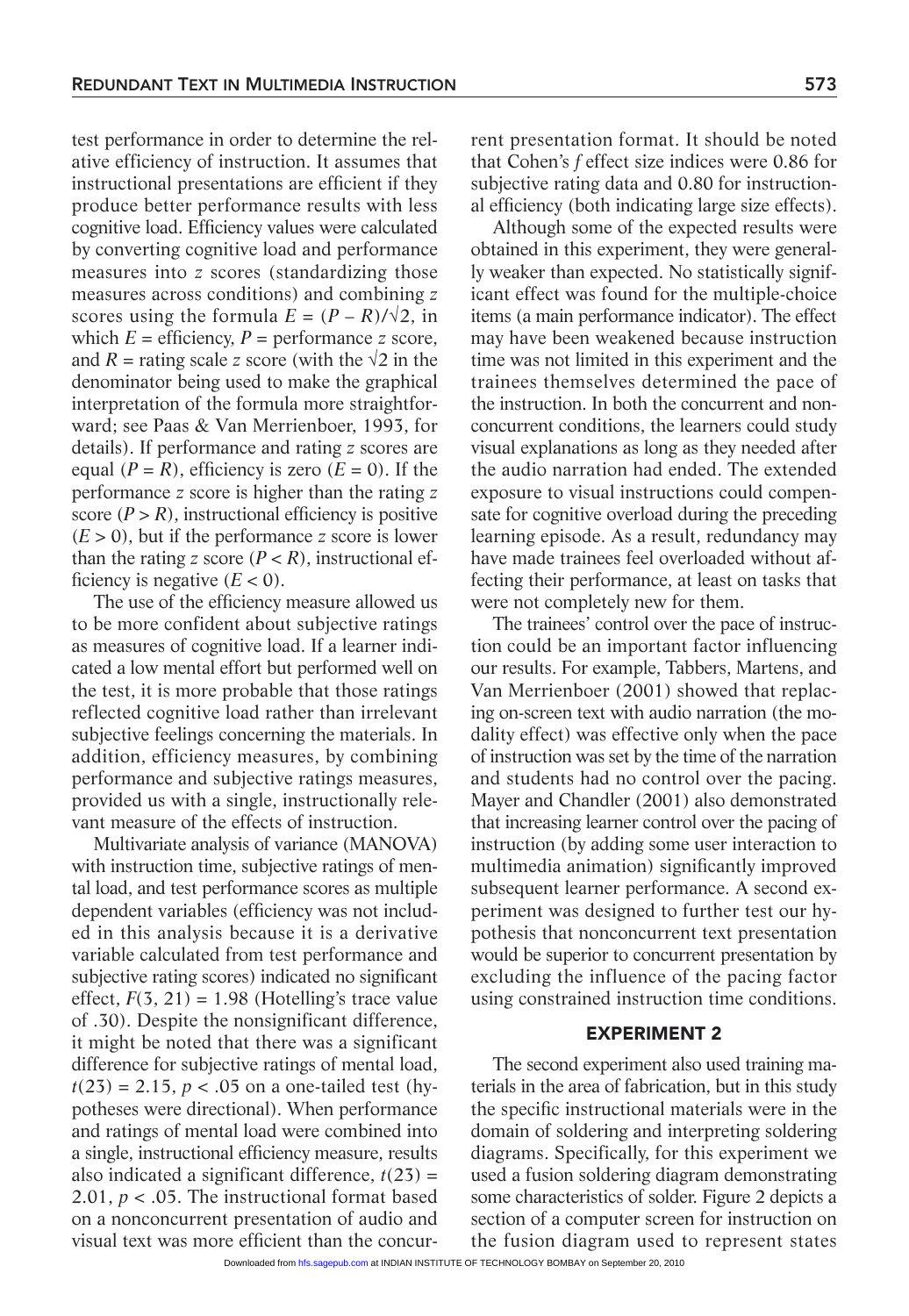

*Figure 2.* A section of computer screen presentation for instruction on the fusion diagram. Adapted from Kalyuga, Chandler, and Sweller (1999). Copyright ©1999 by John Wiley & Sons, Ltd.

(solid, plastic, or liquid) of tin-and-lead solder, depending on its content (tin/lead ratio) and temperature. It is used to determine the most appropriate solder to use for specific needs and conditions.

The instructional material of Figure 2 (explaining a feature of 60/40 solder) includes many complex interacting elements of information (e.g., 60/40 ratio, temperature value, liquid state, plastic state, heating that corresponds to an upward move along the ratio line, the borders of the plastic state), so we expected a heavy cognitive load to be imposed. If the visual text is used concurrently with an oral narration of the text, all the interacting elements of the diagram and the visual and auditory explanations must be mentally integrated, imposing a heavy cognitive load. If instruction time is limited by a preset presentation time, we can expect that the effect of cognitive overload could not be offset by the longer study time. As indicated previously, that cognitive load could be reduced by a temporal separation of the written and auditory components of the text. We expected that in these conditions a nonconcurrent version of textual information would be superior to a concurrent presentation.

#### Method

*Participants.* Twenty-one trade apprentices participated in this experiment. Most of them had participated in Experiment 1 a month prior. (There were several absentees from the previous group and several newcomers.) Most apprentices had some very basic practical experience with soldering, but none had any previous experience reading and interpreting fusion diagrams.

*Materials and procedure.* Participants were randomly allocated to two groups corresponding to the two instructional formats: 10 learners in the concurrent text group, and 11 learners in the nonconcurrent text group. All instructions and training for the study were delivered via an Apple Power Macintosh computer, for which the first author had designed the computerbased training packages using Authorware Professional. All participants were tested individually.

Both formats contained identical, sequentially introduced, animated components of the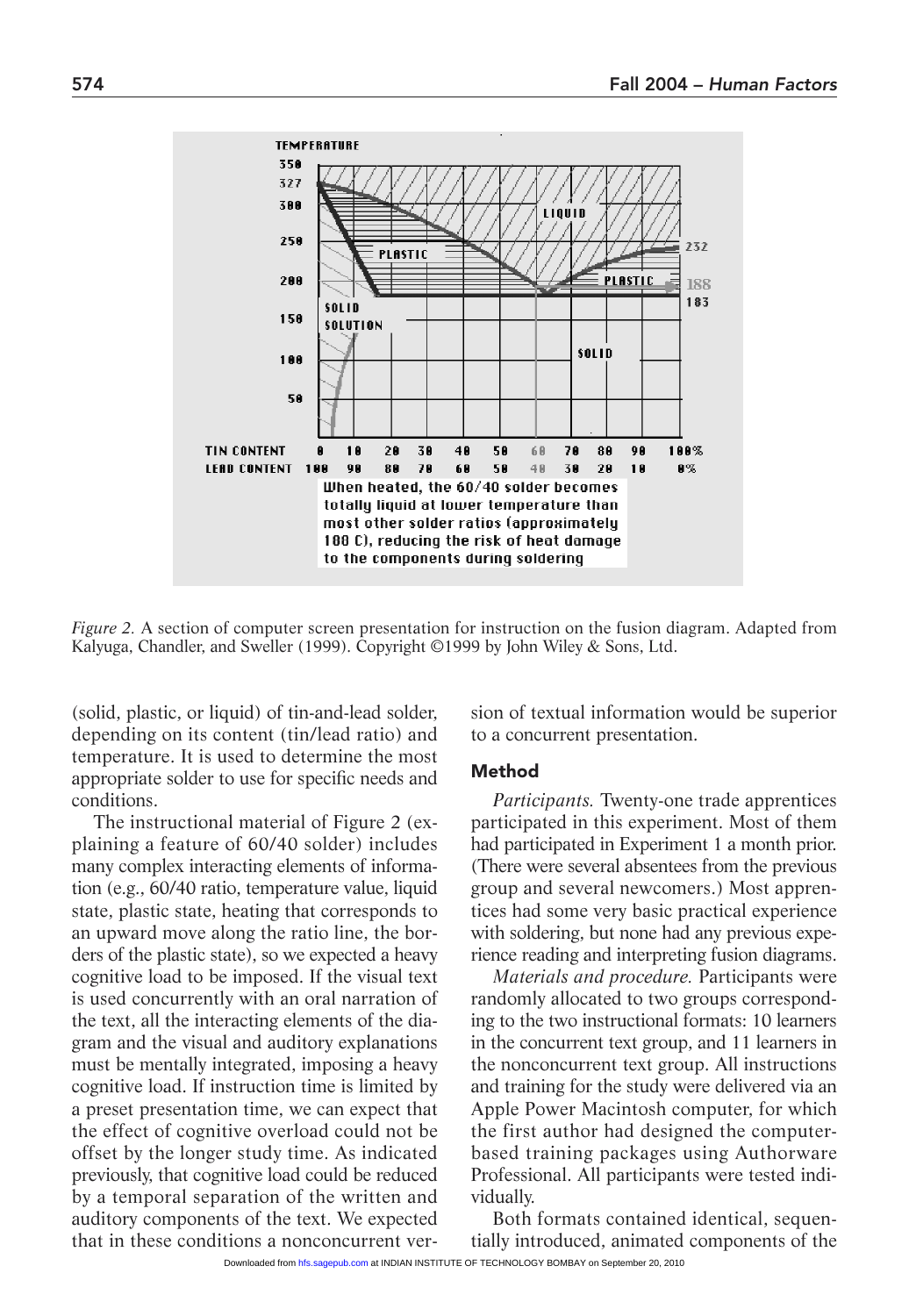fusion diagram (axes, curves, different areas of the diagram, etc.) with auditory explanations (presented via headphones) of newly appearing elements. Descriptions of major features of the 60/40 and eutectic solders (the two most widely used solders) followed. With the concurrent text format, the same portions of explanations were simultaneously presented in a visual format. The nonconcurrent text format differed from the concurrent text format only in that the sections of visual text were presented immediately after the corresponding portions of auditory explanations were fully articulated, rather than simultaneously. The visual text in this format was presented in a step-by-step manner for the same amount of time as that required to articulate the corresponding portions of auditory explanations. In contrast to Experiment 1, in this experiment the instruction time for each section of presentation was preset and identical for both groups (in the concurrent text group, the diagram remained on the screen before the next instructional section for an amount of time equal to that of the visual text exposure in the nonconcurrent group).

*Experimental training.* Trainees studied the fusion diagram instructions in their respective experimental groups.

*Subjective ratings.* After participants studied the instructions, subjective ratings of task difficulty were collected from all participants using the same techniques as those used in Experiment 1. Instead of the 7-point scale of Experiment 1, however, a 9-point scale was used. The options were *extremely easy, very easy, moderately easy, slightly easy, neither easy nor difficult, slightly difficult, moderately difficult, very difficult,* and *extremely difficult*). A mental load rating ranging from 1 (*extremely easy*) to 9 (*extremely difficult*) was therefore collected for each participant. A 9 point scale was adopted in this study in order to reduce the extent to which participants used ratings at the extreme ends of the scale and to provide more options.

*Performance test.* A series of 10 multiplechoice questions followed. The fusion diagram was presented on the screen. The first five questions were directly concerned with the features of solders that had been described previously in the instructional materials (e.g., "What do you think is the most valuable characteristic of any good solder?" "Why is the eutectic solder most appropriate for using in difficult production conditions?" "What does this temperature [1830] mean for the eutectic solder?"). The last five questions required learners to apply their knowledge of the fusion diagram to calculate a specific numerical value or compare several different values and so were transfer questions (e.g., "What is the lowest temperature at which the 20/80 solder becomes plastic?" "Which solder becomes liquid at a lower temperature: 30/70 or 70/30?" "Which solder from those listed below becomes liquid at a lower temperature?"). Up to six numerical or verbal alternatives were provided for each multiple-choice question. Up to 60 s were allowed for each of the 10 questions, and a clock was provided on the screen to indicate the time remaining. The responses to each multiple-choice item were electronically recorded and judged as either correct or incorrect, providing a score out of 10 for each participant.

# Results and Discussion

The independent variable was the instructional format (concurrent or nonconcurrent text). The dependent variables were subjective ratings of mental effort, test performance scores on multiple-choice items, and instructional efficiency measures. As in Experiment 1, instructional efficiency measures were calculated using Paas and Van Merrienboer's (1993, 1994) procedure. Means and standard deviations are displayed in Table 2.

MANOVA with subjective ratings of mental load and test performance scores as multiple dependent variables indicated a significant effect,  $F(2, 18) = 3.58$ ,  $p < .05$  (Hotelling's trace value of .39). Because all hypotheses were directional, one-tailed *t* tests of between-subjects effects were performed on the data. There were significant differences between groups for subjective ratings of mental load,  $t(19) = 2.27$ ,  $p < .05$ , and for multiple-choice items,  $t(19) = 1.86$ ,  $p <$ .05. Combining these two measures into a single, instructional efficiency measure indicated a significant effect,  $t(19) = 2.70$ ,  $p < .01$ . The instructional format based on nonconcurrent presentation of audio and visual text was significantly more efficient than the concurrent presentation format. Cohen's *f* effect size indices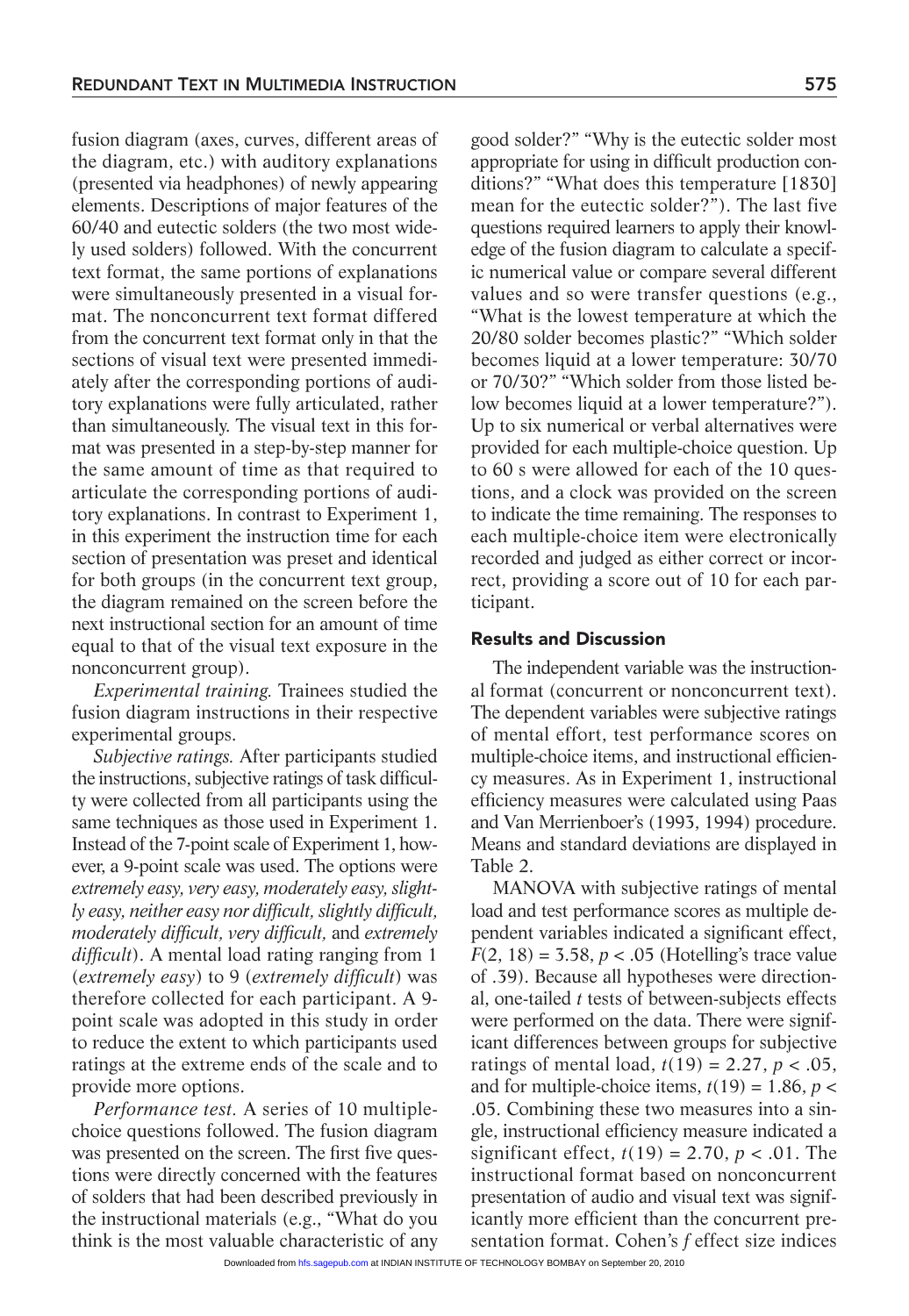| Variable                 | <b>Experimental Condition</b> |                    |
|--------------------------|-------------------------------|--------------------|
|                          | <b>Concurrent Text</b>        | Nonconcurrent Text |
| Rating scale             |                               |                    |
| М                        | 4.0                           | 2.6                |
| SD                       | 1.7                           | 1.2                |
| Questions scores         |                               |                    |
| M                        | 5.6                           | 6.9                |
| SD                       | 1.6                           | 1.6                |
| Instructional efficiency |                               |                    |
| M                        | $-0.62$                       | 0.56               |
| SD                       | 1.09                          | 0.91               |

TABLE 2: Mean Ratings, Scores, and Efficiencies by Experimental Condition for Experiment 2

*Note.* Maximum questions score = 10. Ratings were made on 9-point scales (1 = *extremely easy*, 9 = *extremely difficult*). Actual range for instructional efficiency was from –2.16 to 2.11 (possible range is –∞, +∞).

were 0.99 for subjective rating data, 0.81 for the multiple-choice items, and 1.18 for instructional efficiency. All of these values indicate large size effects.

In summary, the concurrent text group performed significantly worse than the nonconcurrent text group on the multiple-choice test. At the same time, the concurrent text format was rated higher in subjective mental load than was the nonconcurrent text format. Thus a redundancy effect was obtained under conditions that required learners in the concurrent text group, for a preset time, to read the text and simultaneously listen to auditory explanations on how to use a diagram for solving a specific problem. Attending to redundant explanations in this case imposed an additional cognitive load, thus decreasing performance and the efficiency of the concurrent instructional presentation.

Delayed presentation of visual text in the nonconcurrent format, which does not require additional working memory load, may also effectively transform this presentation into a form of revision of previously learned auditory presented material. The revision may enhance the advantages of nonconcurrent presentation because of factors not related to working memory load. It is important to investigate whether the redundancy effect would remain in place even when the positive influence of a revised component of instruction is eliminated. Also, in Experiments 1 and 2, diagrams were used as essential parts of instruction. Diagrams were displayed continuously in both experimental groups (concurrent and nonconcurrent formats) and could represent a factor potentially influencing the results (e.g., inspecting the diagram could distract learners from reading the text, thus imposing a perceptual load rather than a cognitive load). Experiment 3 was designed to investigate whether a redundancy effect would be obtained using textual-only materials with no revision involved.

# EXPERIMENT 3

In this experiment, a visual text used concurrently with an auditory narration of the same text was compared with auditory-only text. It was hypothesized that the interacting elements of the visual and auditory explanations in the concurrent presentation format had to be mentally integrated, thereby imposing a heavy cognitive load because of redundancy. Cognitive load should be reduced by complete elimination of the redundant written text. We expected that a nonredundant auditory-only textual format should be superior to a concurrent presentation of the same auditory and visual text.

#### Method

*Participants.* Twenty-one trade apprentices participated in this experiment. Almost all of them had participated in the previous experiment several months prior. During their regular training courses, all participants were introduced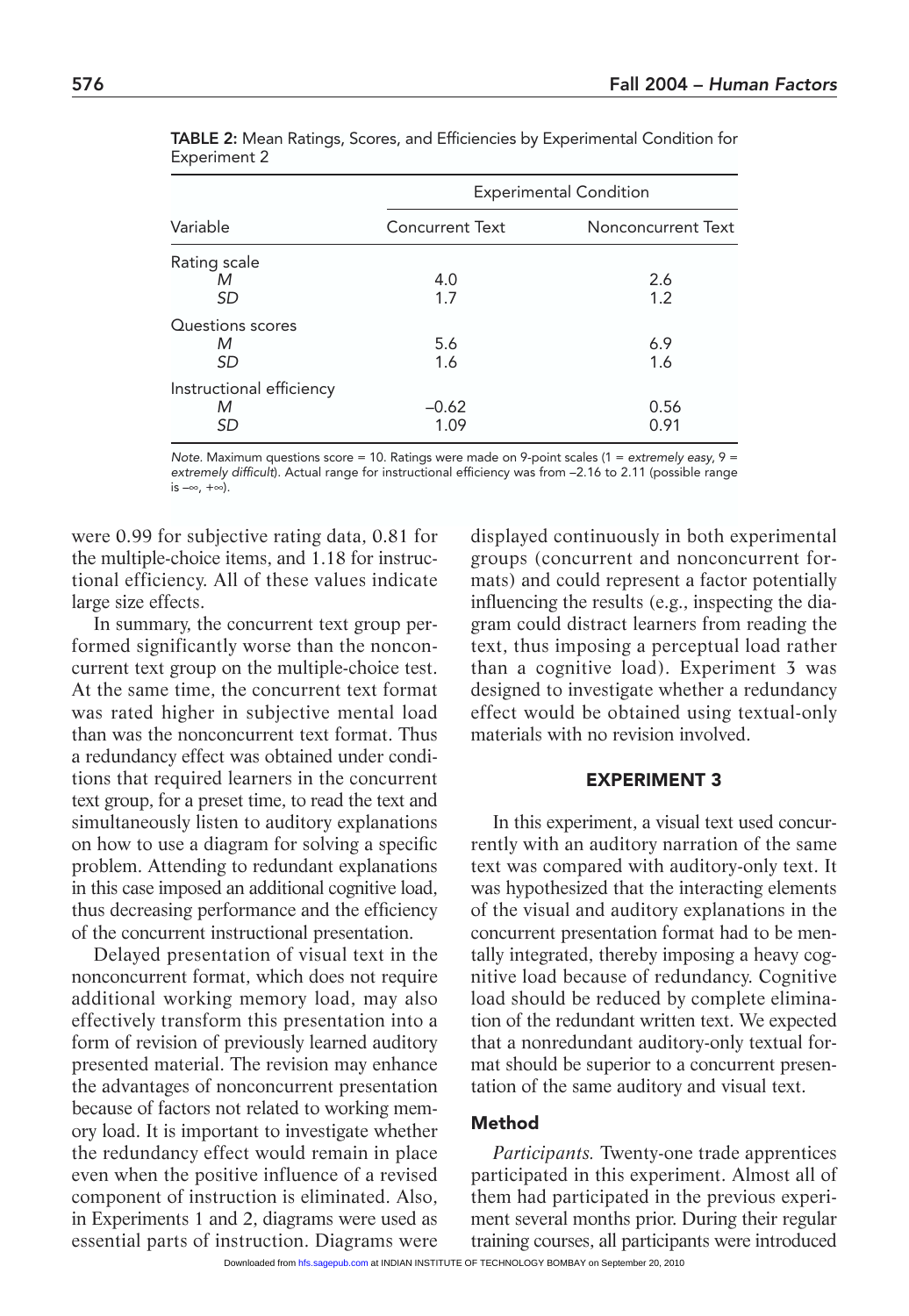to the technical terminology and equipment necessary to understand the instructional materials, but none of them had any previous exposure to the instructional materials used in the experiment.

*Materials and procedure.* Participants were randomly allocated to two groups corresponding to the two instructional formats: 11 learners in the concurrent text group and 10 learners in the auditory-only text group. All instructions and training for the study were delivered via an Apple Power Macintosh computer. All participants were tested individually. Each participant spent about 35 min working at the computer.

The training materials used in this experiment were in the area of basic mechanical engineering. Four different sections of text (around 300–400 words each) that did not require pictorial information were prepared. Two sections (about machine frames and tool wear), both of which were adopted from mechanical engineering textbooks that were not used in the training centers, were in a domain that was familiar to participants from their regular training courses and practical work. The instructions contained additional information that had not been emphasized during previous training. Another two sections (about prestressed concrete and underwater welding), which were both adopted from a Reader's Digest popular science and technology book, were not directly related to previous training courses but did not require any specialized prerequisite knowledge.

Both formats contained identical oral narrations of the same sections of text presented via headphones. With the concurrent text format, the same explanations were simultaneously presented in visual form on the screen. Thus, similar to Experiment 2, in this experiment the instruction time was preset and identical for both groups. Identical procedures were used for each of the four sections of text.

Trainees studied a section of text in their respective experimental groups. After studying the instructions, subjective ratings of mental load were collected electronically from all participants using the same techniques as those used in Experiment 2.

*Performance test.* A series of eight multiplechoice questions followed each section of text, making total of 32 questions in the test. The

questions were directly concerned with the previously described factors (e.g., "What is a major requirement for the design of a machine frame?" "If the price of mild steel is about half that of cast iron, why are mild steel frames often more expensive?" "Why may producing a single cast iron frame not be cost effective?"). Four alternatives were provided for each multiple-choice question. Up to 45 s were allowed for each of the questions, and a clock was provided on the screen to indicate the remaining time. The responses to each multiple-choice item were electronically recorded and judged as either correct or incorrect, providing a score out of 32 for each participant.

# Results and Discussion

The independent variable was the instructional format (concurrent or auditory-only text). The dependent variables were test performance scores on multiple-choice items, subjective ratings of mental effort averaged over the four sections of text, and instructional efficiency measures. Means and standard deviations are displayed in Table 3.

MANOVA with subjective ratings of mental load and test performance scores as multiple dependent variables indicated a marginally significant effect,  $F(2, 18) = 3.06$ ,  $p = .07$  (Hotelling's trace value of .34). No statistically significant differences between groups were obtained for subjective ratings of mental load,  $t(19) = 1.04$ . There were significant differences for multiplechoice items,  $t(19) = 2.63$ ,  $p < .05$ . Combining both measures into a single instructional efficiency measure indicated a significant effect,  $t(19) = 2.33$ ,  $p < .05$ . The instructional format based on an auditory-only presentation of text was significantly more efficient than the concurrent audio and visual presentation format. Cohen's *f* effect size indices were 1.15 for the multiple-choice items and 1.02 for instructional efficiency (both indicating large size effects).

These results indicate that a redundancy effect was obtained under conditions that required learners in the concurrent text group to read and listen to the same text simultaneously for a limited time and that required learners in the auditory-only text group to listen to identical auditory explanations for an equal amount of time without reading them. Having the same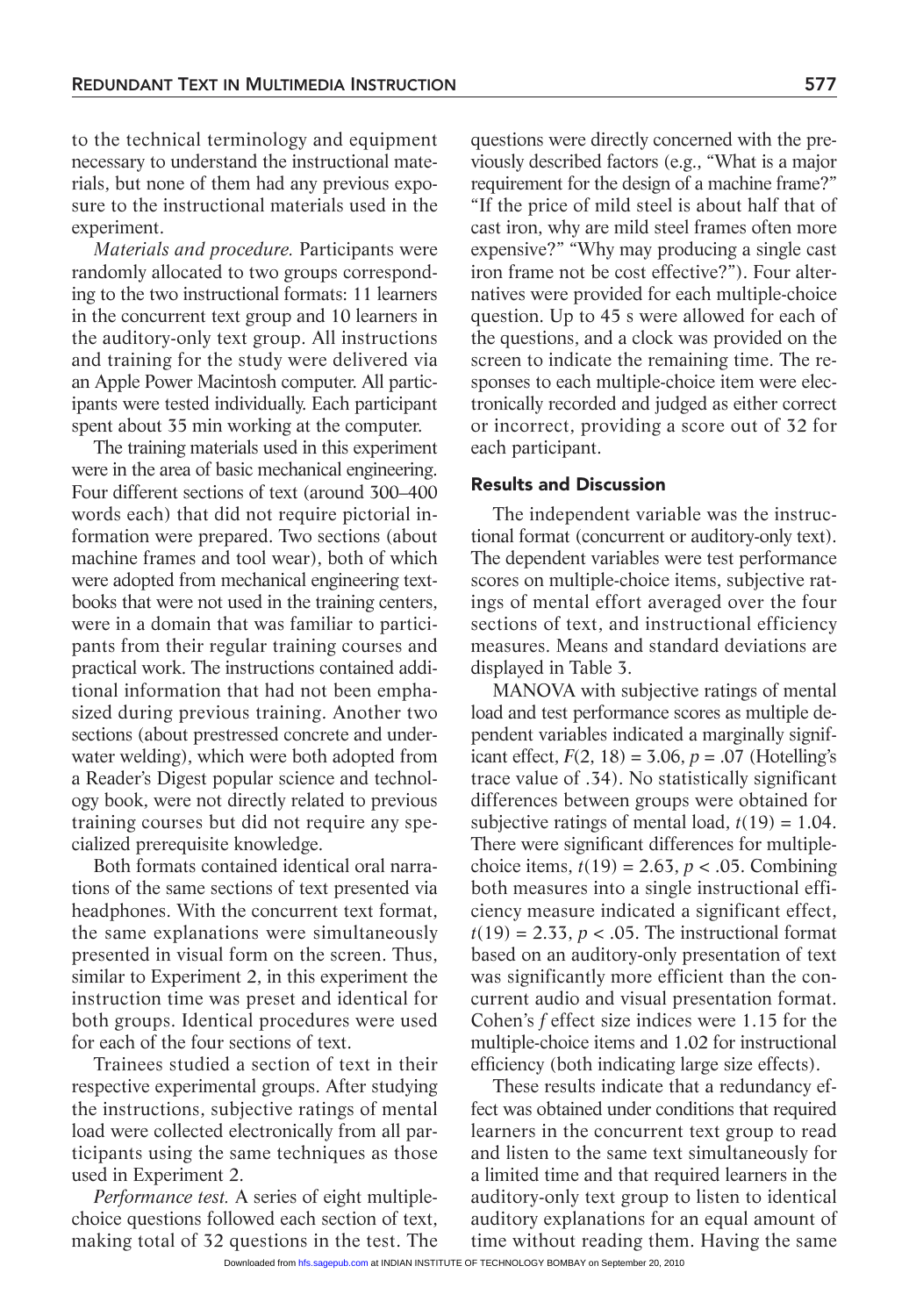| Variable                 | <b>Experimental Condition</b> |                    |
|--------------------------|-------------------------------|--------------------|
|                          | <b>Concurrent Text</b>        | Auditory-only Text |
| Rating scale             |                               |                    |
| М                        | 3.8                           | 3.4                |
| SD                       | 1.1                           | 0.7                |
| Questions scores         |                               |                    |
| М                        | 21.6                          | 25.2               |
| SD                       | 3.3                           | 3.0                |
| Instructional efficiency |                               |                    |
| М                        | $-0.49$                       | 0.54               |
| SD                       | 1.15                          | 0.84               |

TABLE 3: Mean Ratings, Scores, and Efficiencies by Experimental Condition for Experiment 3

*Note.* Maximum questions score = 32. Ratings were made on 9-point scales (1 = *extremely easy*, 9 = *extremely difficult*). Actual range for instructional efficiency was from –3.21 to 2.15 (possible range is –∞, +∞).

information presented in two modes simultaneously is less effective than when it is presented in one mode alone under conditions in which the pacing of instruction is controlled by the system.

# GENERAL DISCUSSION

The results of the first two experiments indicate that simultaneous presentation of identical written and auditory material has deleterious effects on learning, as compared with sequential presentation modes, when instruction time is constrained. It was hypothesized that the reason for this effect was that simultaneous presentations overloaded working memory, resulting in neither mode being processed adequately. In contrast, sequential presentations permitted both modes to be handled without a strain on working memory, with the second presentation being used to bolster the positive effects of the first presentation. Evidence for a cognitive load explanation of the results came from subjective ratings, which consistently demonstrated that concurrent presentations were seen as higher in perceived mental effort than were nonconcurrent presentations. The third experiment demonstrated a similar effect, even when the positive influence of the repeated presentation of the text was excluded.

Given the small sample sizes involved in the reported experiments, the power of the tests was quite limited. Nevertheless, the fact that the effects could be obtained and, more importantly, replicated using small sample sizes indicates the strength and stability of the findings.

These results need to be integrated with those of Mayer and Anderson (1991, 1992) and Mayer and Sims (1994), who found that dualmodality instructions were superior only when the audio and visual components were presented simultaneously rather than sequentially. On the surface, these results appear to contradict those reported in the present paper. In fact, there is no contradiction, provided one clearly delineates the split-attention and redundancy effects.

# Contrasts Between the Split-Attention and Redundancy Effects

The split-attention effect occurs when two or more sources of information must be integrated before they become intelligible (e.g., a geometric diagram and its associated statements). Learners must split their attention between the sources of information and mentally integrate them. A single source is difficult or impossible to understand in isolation. As a consequence, if two such sources of information are presented with a temporal separation, the working memory load imposed by having to hold one source of information while waiting for and then processing and integrating the second source with the first source may be overwhelming. These were the conditions that applied to the work of Mayer and Anderson (1991, 1992) and Mayer and Sims (1994). Under such conditions, concurrent presentation is superior.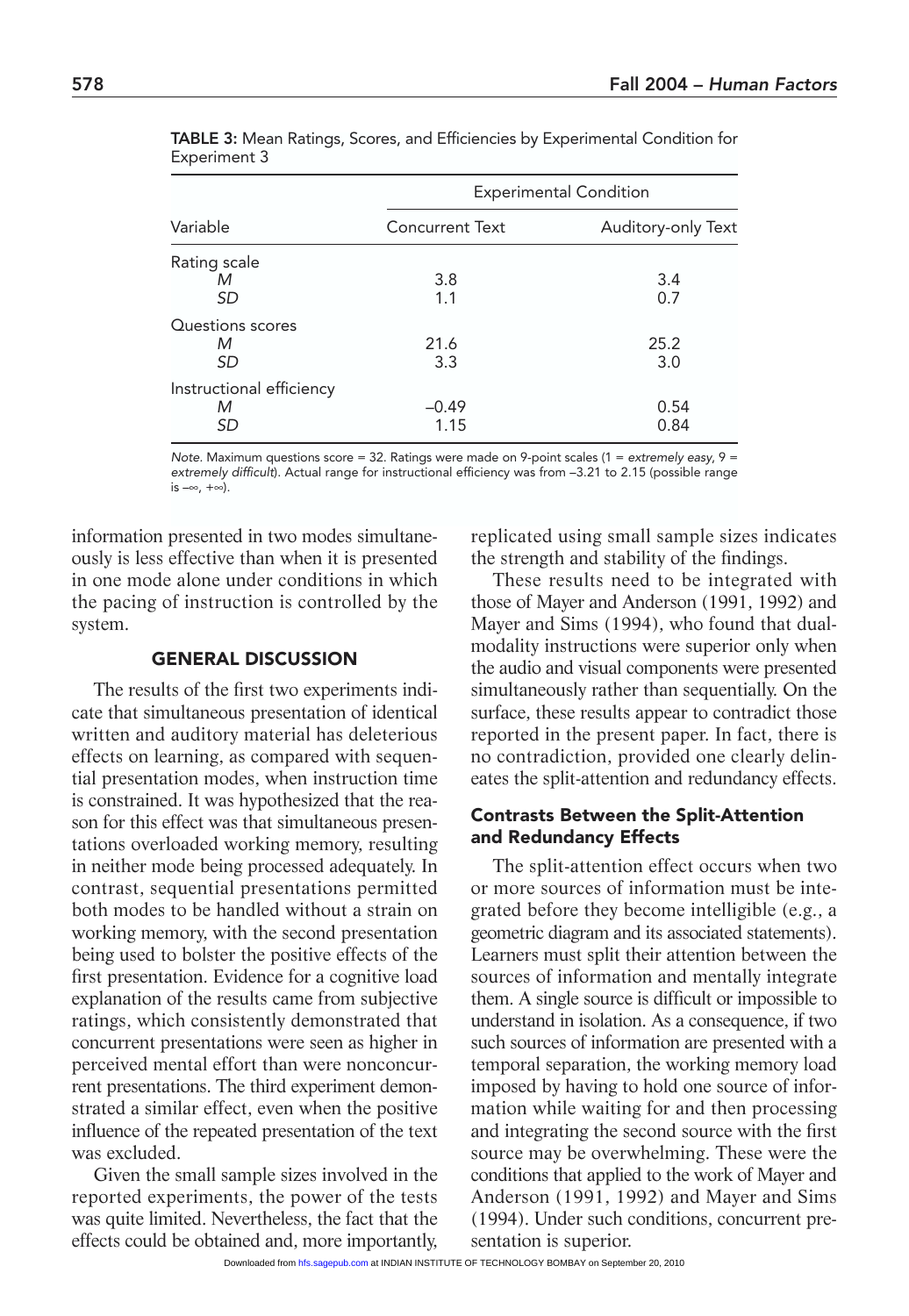Redundant material differs from material that can lead to the split-attention effect in that both sources of information are intelligible in isolation and do not have to be mentally integrated to be intelligible. One source merely redescribes the other source in a different form or mode. Nothing is gained by presenting both sources simultaneously; indeed, working memory load is increased, rather than decreased, by concurrent presentation because both sources of information are likely to be unnecessarily attended to and integrated. Mental integration increases extraneous cognitive load. Such materials were used in the current experiments.

The distinction between disparate sources of information that are or are not intelligible in isolation can easily be forgotten. It is a critical distinction that leads to the distinct phenomena of the split-attention and redundancy effects. Which of these two effects is likely to occur should determine instructional design. Splitattention effects can be ameliorated by integrating materials both physically and temporally. Redundancy effects can be ameliorated by separating or even eliminating redundant sources of information. Both effects are attributable to working memory limitations and can be explained by cognitive load theory. (Sweller, 1999, and Sweller et al., 1998, provide reviews of both effects.)

The level of learner expertise in a domain might be another factor influencing relations between the split-attention and redundancy effects. The contiguity effects seen by Mayer, Steinhoff, Bower, and Mars (1995) were usually seen only for novice learners (Mayer, 2001). Textual explanations of a diagram, which are essential for a novice, may be redundant for someone with more domain-specific knowledge (Kalyuga, Ayres, Chandler, & Sweller, 2003; Kalyuga et al., 1998). For example, auditory explanations of the diagrams in our experiments could also become redundant when presented to more experienced learners under system-paced conditions. Kalyuga et al. (2000) demonstrated that if experienced learners attend to such redundant auditory explanations, learning might be inhibited in comparison with a diagram-alone condition.

# The Size of Text Segments

Thus, our theoretical position and results are

generally in accord with those of the aforementioned studies by Mayer and his colleagues. However, the results of Experiment 3 seem to contradict Moreno and Mayer (2002), who found that when no visual diagrams were presented, concurrent presentations of the same auditory and visual text produced better results than did auditory-only text. The inconsistency of results may be resolved by considering the size of textual segments that learners process continuously without a break. In Experiment 3 the text was continuously presented to participants as a single large chunk (of around 350 words) from the beginning to the end, without any breaks. The process of referencing, reconciling, and integrating visual and auditory components of such a large amount of information might have imposed a heavy working memory load and thus inhibited learning. Cognitive load might be expected to be reduced when the text is presented as many consecutive smaller segments with appropriate breaks between them. Smaller segments should allow participants to consolidate partial mental models constructed from each segment of the text before moving to the next one. Such formats of presentation were used in Moreno and Mayer's (2002) experiments.

When text is presented in small, easily managed sequential portions with sufficient temporal breaks between them, a concurrent presentation of identical written and auditory material might not cause deleterious effects on learning, as compared with uninterrupted presentation of the same text as a whole unit. Processing redundant information may overload working memory when learners are dealing with intrinsically complex information, and uninterrupted presentation of long textual descriptions could contribute to this complexity by forcing learners to relate and reconcile many elements of auditory and visual information within a limited time.

#### The Pace of Instructions

The effects in our experiments were obtained under conditions in which instruction time was limited and preset (based on the length of audio narrations). This conclusion parallels that of a recently reported study by Tabbers et al. (2001), who showed that replacing on-screen text with audio was effective only when the pace of

Downloaded from [hfs.sagepub.com](http://hfs.sagepub.com/) at INDIAN INSTITUTE OF TECHNOLOGY BOMBAY on September 20, 2010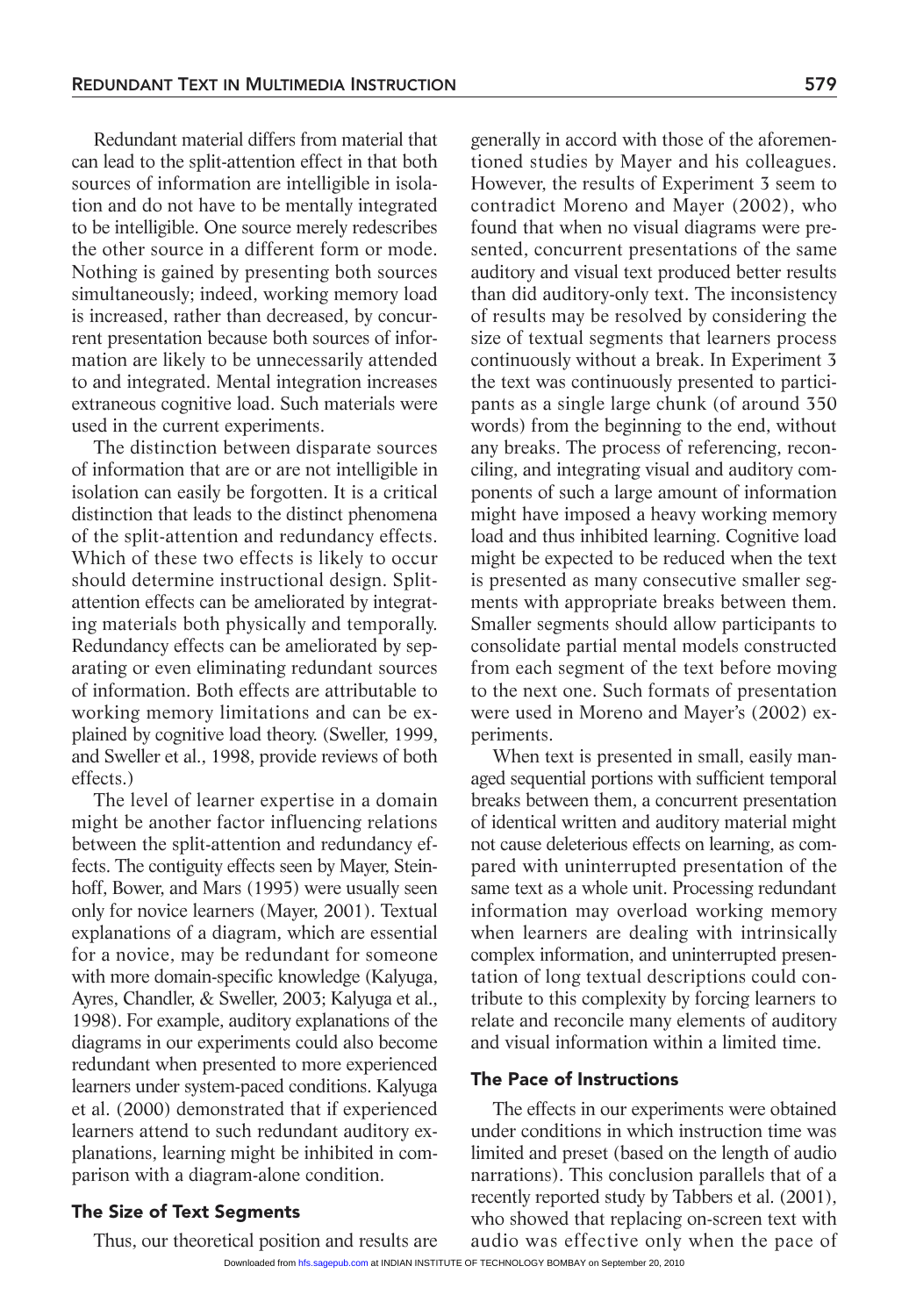instruction was set by the time of the narration and students had no control over the pacing. When students themselves determined the pace of the instruction, there were no differences between the instructional formats.

#### Implications for Instructional Design

The current findings have clear applications for instructional design and, in particular, multimedia computer-based instruction. Although the present results are part of a much wider picture, they can be considered from a simple instructional design perspective. The common instructional procedure (particularly in multimedia instruction) of presenting identical spoken and written material simultaneously may need to be avoided, especially in conditions of limited instruction time or system-controlled pacing of instruction.

If identical spoken and written material needs to be presented in such conditions, on the evidence of the current experiments, they should be presented nonconcurrently. Extended sections of text should be partitioned into small, logically completed segments (with time breaks between them). If only text-based information is to be presented, with no related graphical information, then a single-method presentation (either visual or auditory, depending on learner choice) may be preferable to simultaneous presentation of text. If auditory and written materials are not identical (e.g., using some written text as an advance organizer or outline of a spoken presentation), simultaneous presentation might still be beneficial. Further, based on the contrasting conditions that lead to the split-attention and redundancy effects, it can be suggested that information that needs to be integrated in order to be comprehended should be presented simultaneously, whereas information that does not need to be integrated should not be presented simultaneously.

Further work needs to be carried out not only to verify the current findings but also to establish more specific instructional guidelines for the optimal size of textual information. In addition, the reported experiments were conducted with learners who were relative novices in the relevant domains. Effects of increasing levels of expertise need to be investigated in longitudinal

studies similar to those reported in Kalyuga et al. (2003).

#### ACKNOWLEDGMENTS

The research reported in this paper was supported by grants from the Australian Research Council to Slava Kalyuga, Paul Chandler, and John Sweller. We wish to thank our collaborating partners, Email Ltd. and the Broken Hill Proprietary Company Ltd. (BHP), for their ongoing support and, in particular, Richard Winter from Email and Eddy Gosek from BHP. We also express our appreciation to Paul Ginns for his help with recording audio instructional materials.

#### REFERENCES

- Baddeley, A. (1998). *Human memory.* Boston: Allyn & Bacon.
- Beccue, B., Vila, J., & Whitley, L. K. (2001). The effects of adding audio instructions to a multimedia computer-based training environment. *Journal of Educational Multimedia and Hypermedia, 10,* 47–67.
- Brunken, R., Plass, J., & Leutner, D. (2003). Direct measurement of cognitive load in multimedia learning. *Educational Psychologist, 38,* 53–61.
- Chandler, P., & Sweller, J. (1991). Cognitive load theory and the format of instruction. *Cognition and Instruction, 8,* 293–332.
- Ericsson, K. A., & Kintsch, W. (1995). Long-term working memory. *Psychological Review, 102,* 211–245.
- Hegarty, M., Quilici, J., Narayanan, N. H., Holmquist, S., & Moreno, R. (1999). Multimedia instruction: Lessons from evaluation of a theory-based design. *Journal of Educational Multimedia and Hypermedia, 8,* 119–150.
- Kalyuga, S., Ayres, P., Chandler, P., & Sweller, J. (2003). The expertise reversal effect. *Educational Psychologist, 38,* 23–31.
- Kalyuga, S., Chandler, P., & Sweller, J. (1998). Levels of expertise and instructional design. *Human Factors, 40,* 1–17.
- Kalyuga, S., Chandler, P., & Sweller, J. (1999). Managing splitattention and redundancy in multimedia instruction. *Applied Cognitive Psychology, 13,* 351–371.
- Kalyuga, S., Chandler, P., & Sweller, J. (2000). Incorporating learner experience into the design of multimedia instruction. *Journal of Educational Psychology, 92,* 126–136.
- Mayer, R. E. (2001). *Multimedia learning.* New York: Cambridge University Press.
- Mayer, R. E., & Anderson, R. (1991). Animations need narrations: An experimental test of a dual-coding hypothesis. *Journal of Educational Psychology, 83,* 484–490.
- Mayer, R. E., & Anderson, R. (1992). The instructive animation: Helping students build connections between words and pictures in multimedia learning. *Journal of Educational Psychology, 84,* 444–452.
- Mayer, R. E., & Chandler, P. (2001). When learning is just a click away: Does simple user interaction foster deeper understanding of multimedia messages? *Journal of Educational Psychology, 93,* 390–397.
- Mayer, R. E., Heiser, J., & Lonn, S. (2001). Cognitive constraints on multimedia learning: When presenting more material results in less understanding. *Journal of Educational Psychology, 93,* 187–198.
- Mayer, R. E., & Moreno, R. (1998). A split-attention effect in multimedia learning: Evidence for dual-processing systems in working memory. *Journal of Educational Psychology, 90,* 312–320.